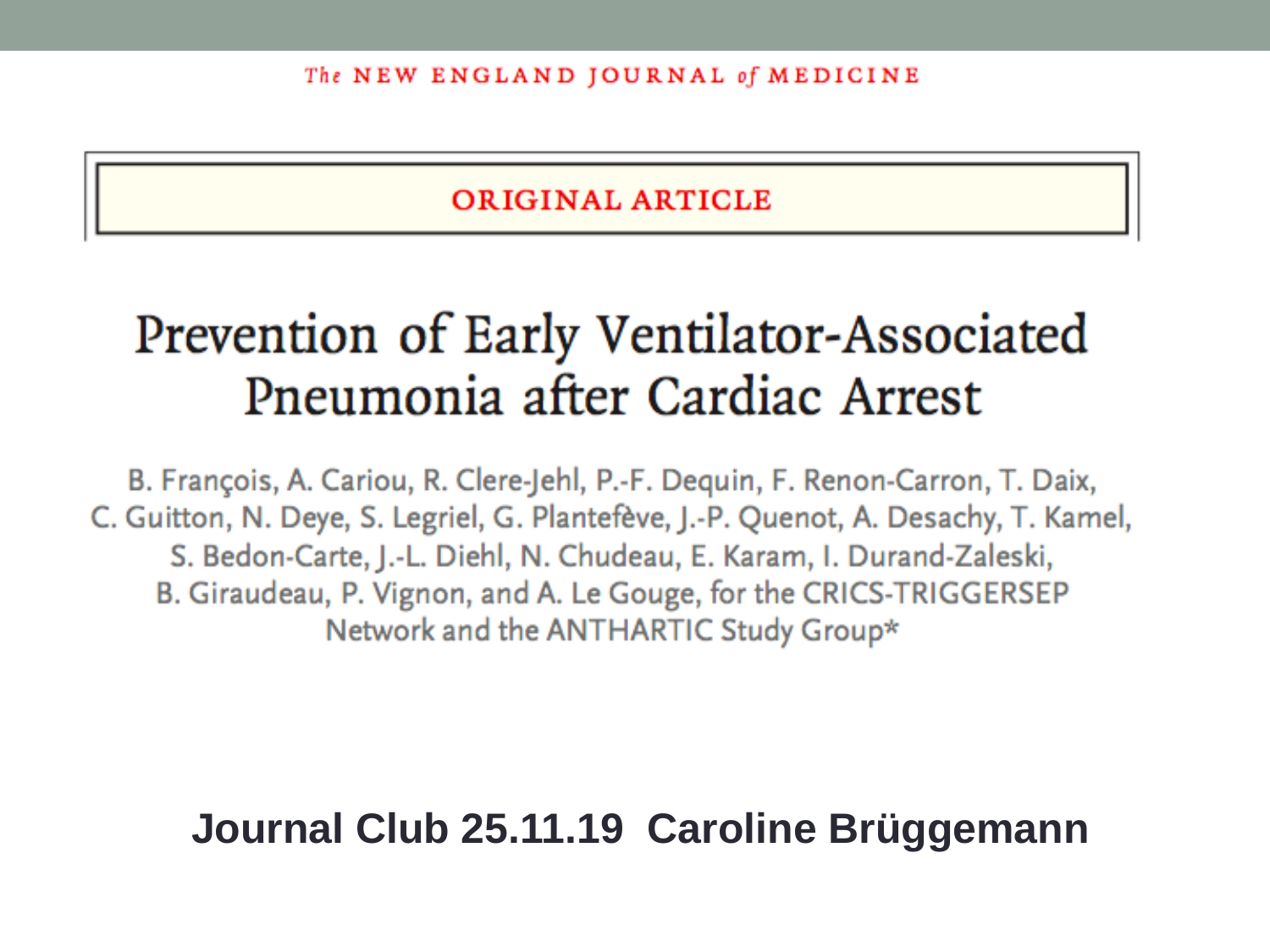## **Background**

- Targeted temperature management (TTM) 32-36 °C is recommended for patients with out-of hospital cardiac arrest an initial shockable rhythm
- TTM is associated with an increased risk of pneumonia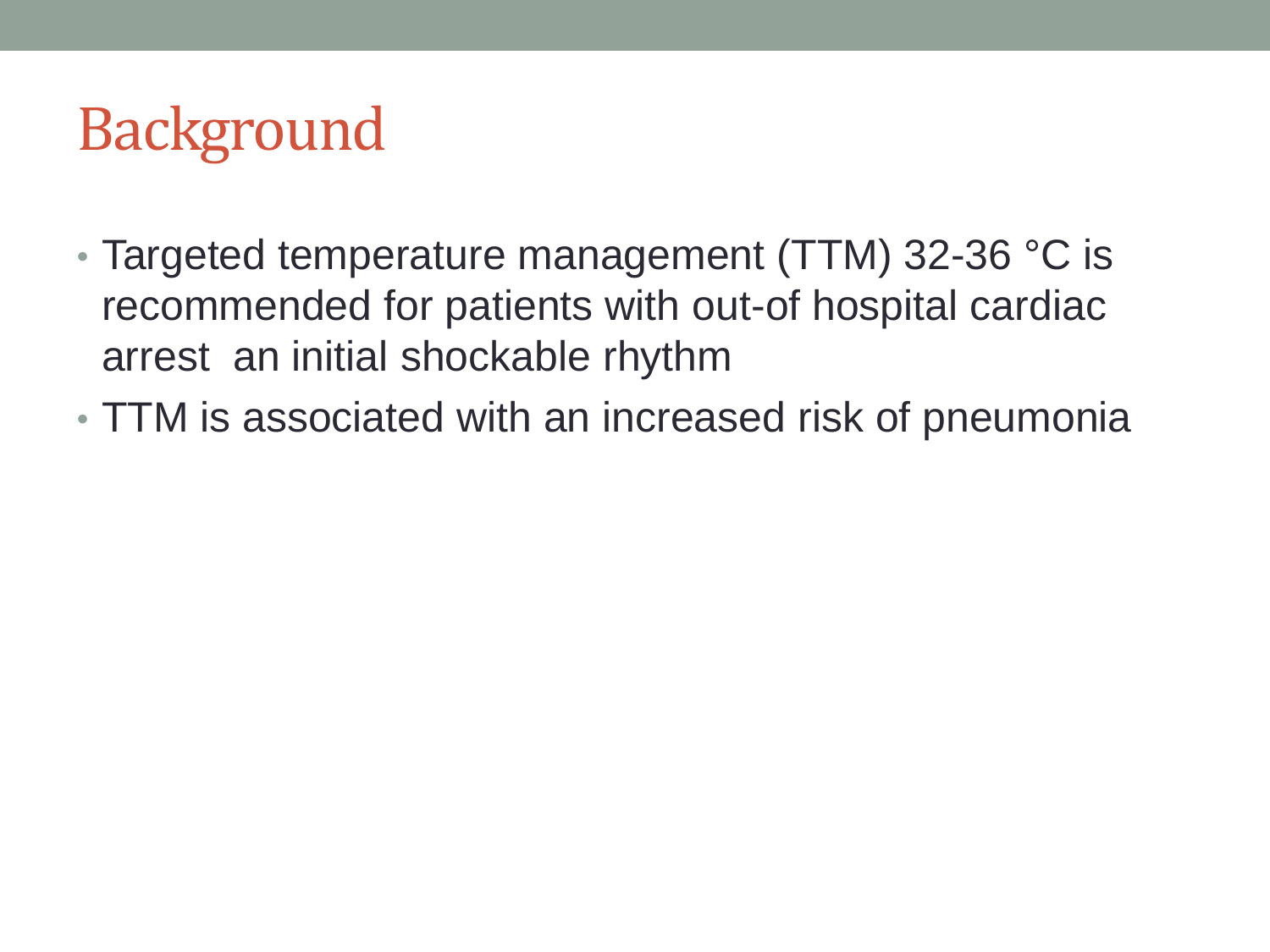## Study aim

- Effect of an 48h empiric therapy with CoAmoxicillin regarding
- Primary Outcome:
- Onset of early ventilator associated pneumonia (VAP)
- Secondary main outcome:
- Onset of late VAP
- Other nosocomial infections
- Mortality on day 28
- -Intestinal acquisition of multidrug-resistant bacteria on day 7
- Percentage of days with antibiotic use in ICU (outside trial)
- Length of stay in ICU
- Ventilator-free days (until day 28)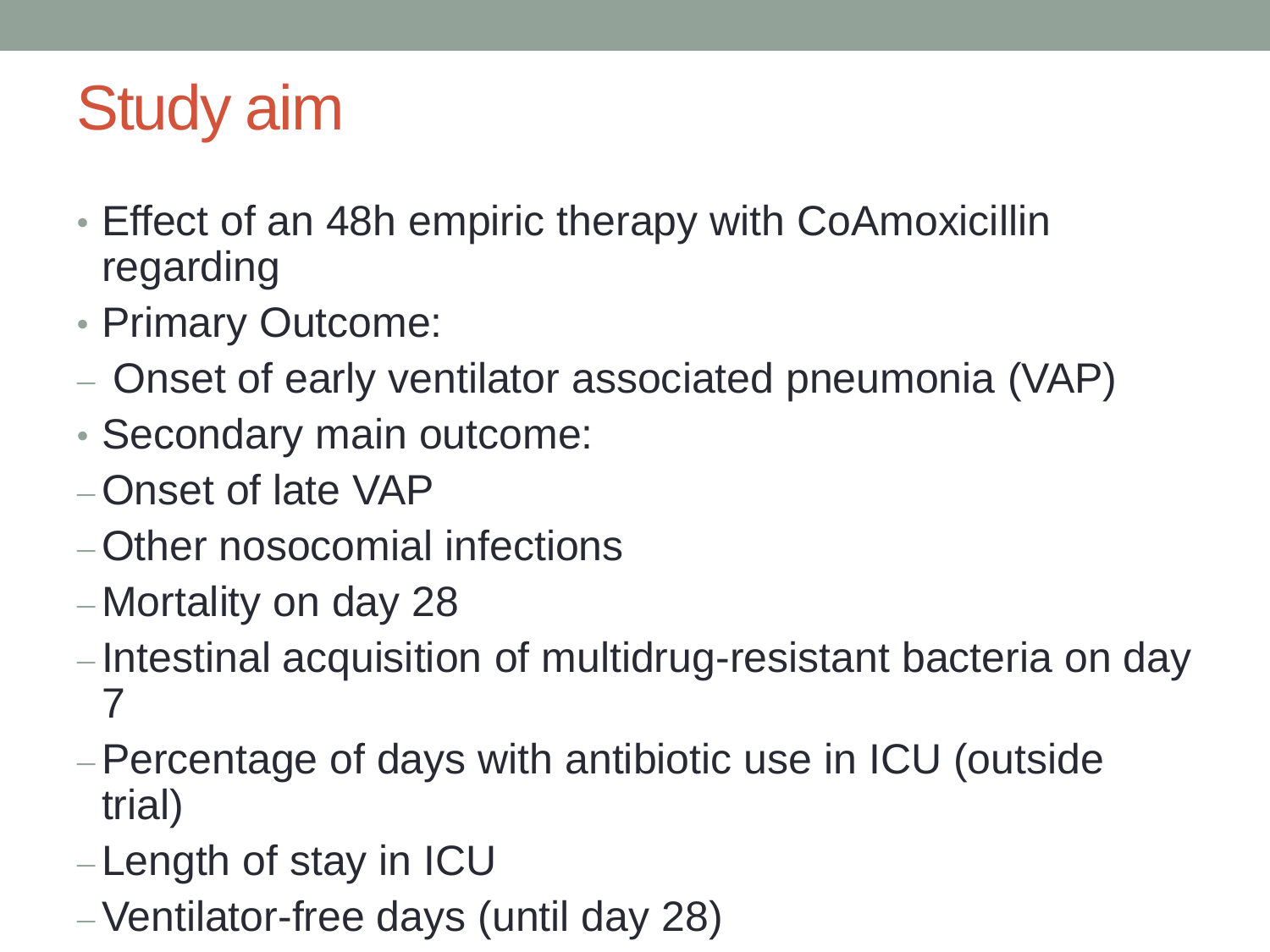## Methods: Trial design

- randomized
- double-blind
- placebo- controlled
- conducted in 16 ICUs in France (university and nonuniversity hospitals)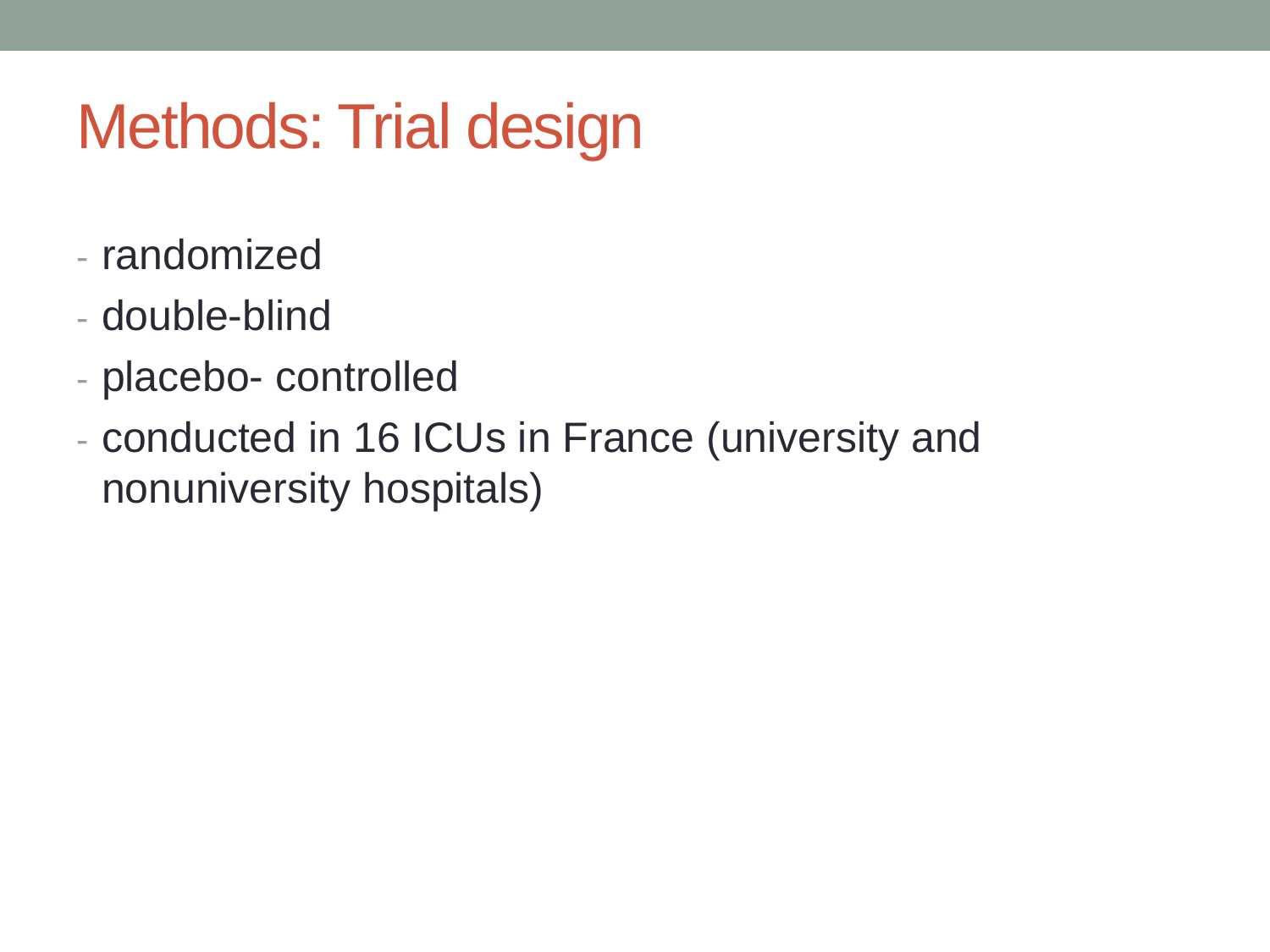## Methods: Patients

- Inclusion criteria
	- >18 years of age
	- hospitalized in the ICU after an out-of-hospital cardiac arrest with shockable rhythm
	- Treatment with 32-to-34°C
- Exclusion criteria
	- Non-shockable rhythm
	- Ongoing pneumonia or gross aspiration
	- Ongoing antibiotic therapy (or during 7 days before admission)
	- Chronic colonization with multidrug-resistenat bacteria
	- Prevoius lung disease precluding accurate interpretations of chest radiographs
	- Moribund status or predictable decision of early care limitations (7 days)
	- Pregnancy
	- Participation in another trial within previous 30 days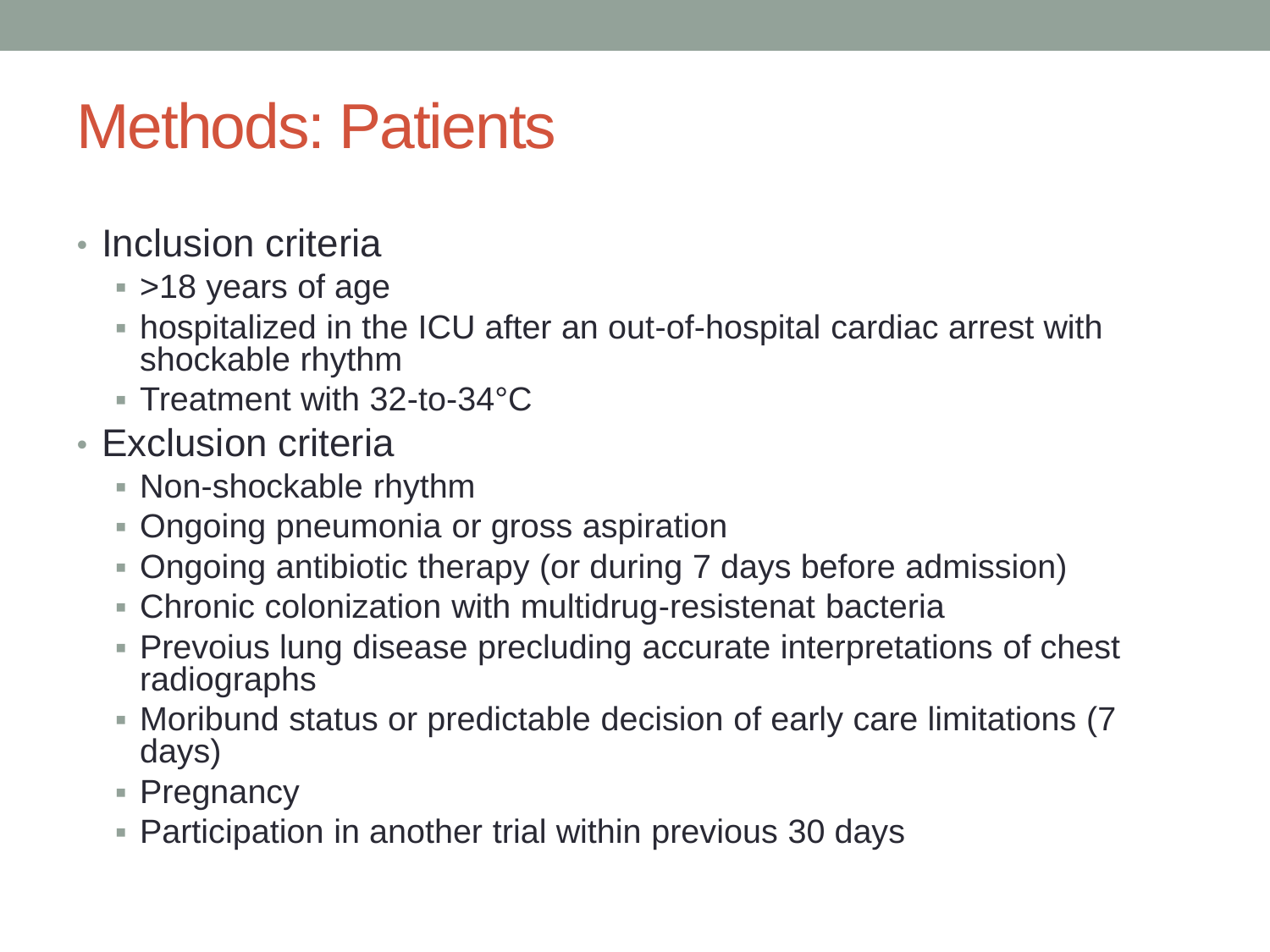## Methods: Randomization & Intervention

- Randomization was performed within 6 hours after return of spontaneous circulation
- 1:1 Ratio
- TTM was performed with 32-34°C for 24-36h
- Antibiotic group
	- CoAmoxicillin 1200 mg 3x/d
	- 48h treatment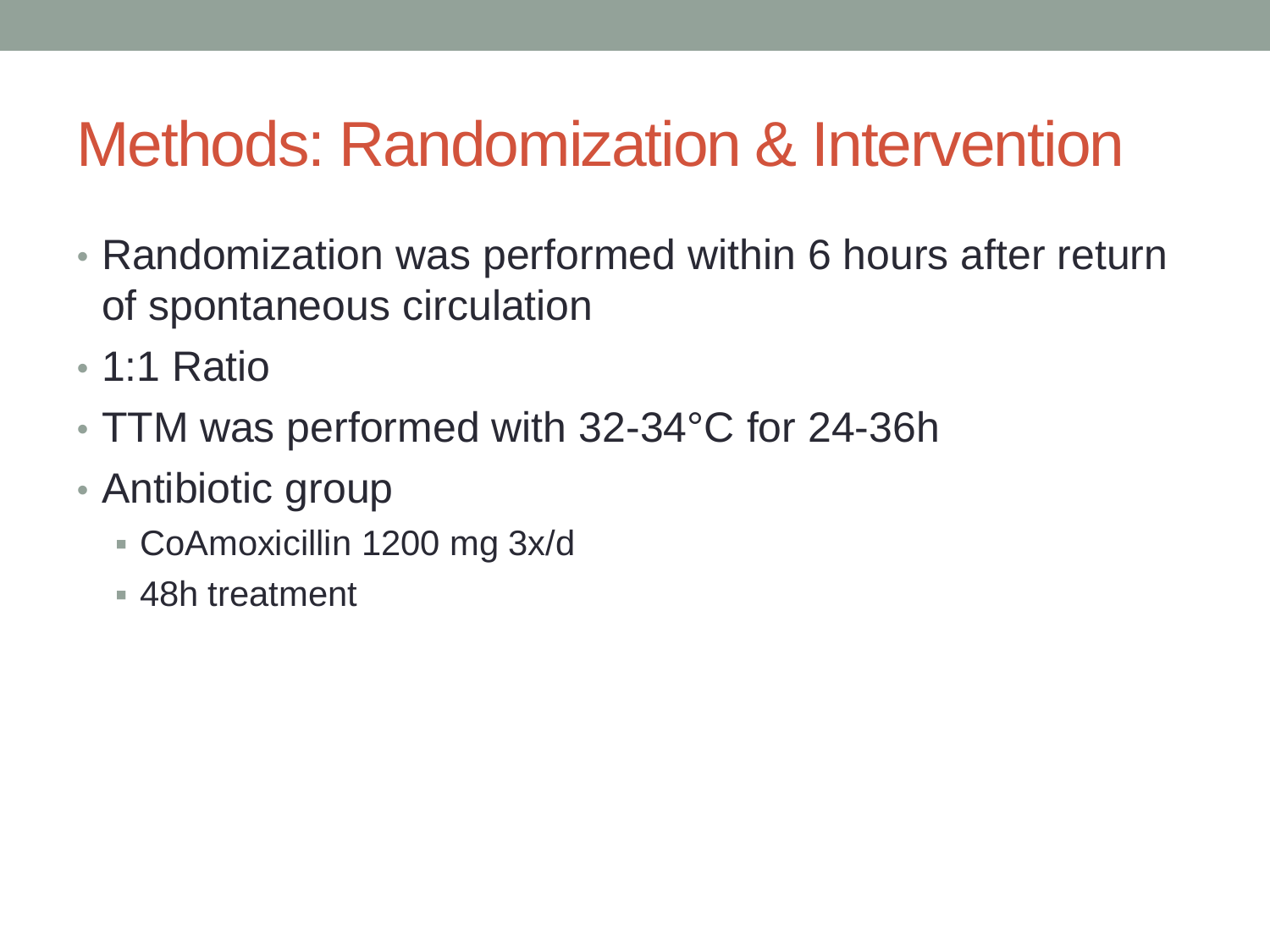## Methods: Diagnosis of VAP

- Clinical, radiologic and microbiologic criteria
- Clinical
	- Fever/hypothermia, Leukozytosis/-penia, new purulent sputum
	- \*auscultary findings and or changes in ventilator support system to enhance ventilation
- Radiographic
	- New/progressive infiltrates or new consolidation
- Microbiologic
	- **Positive respiratory culture**
- Clinical Pulmonary Infection Score > 6 (0-10)
- Adjudication through 3 senior intensivists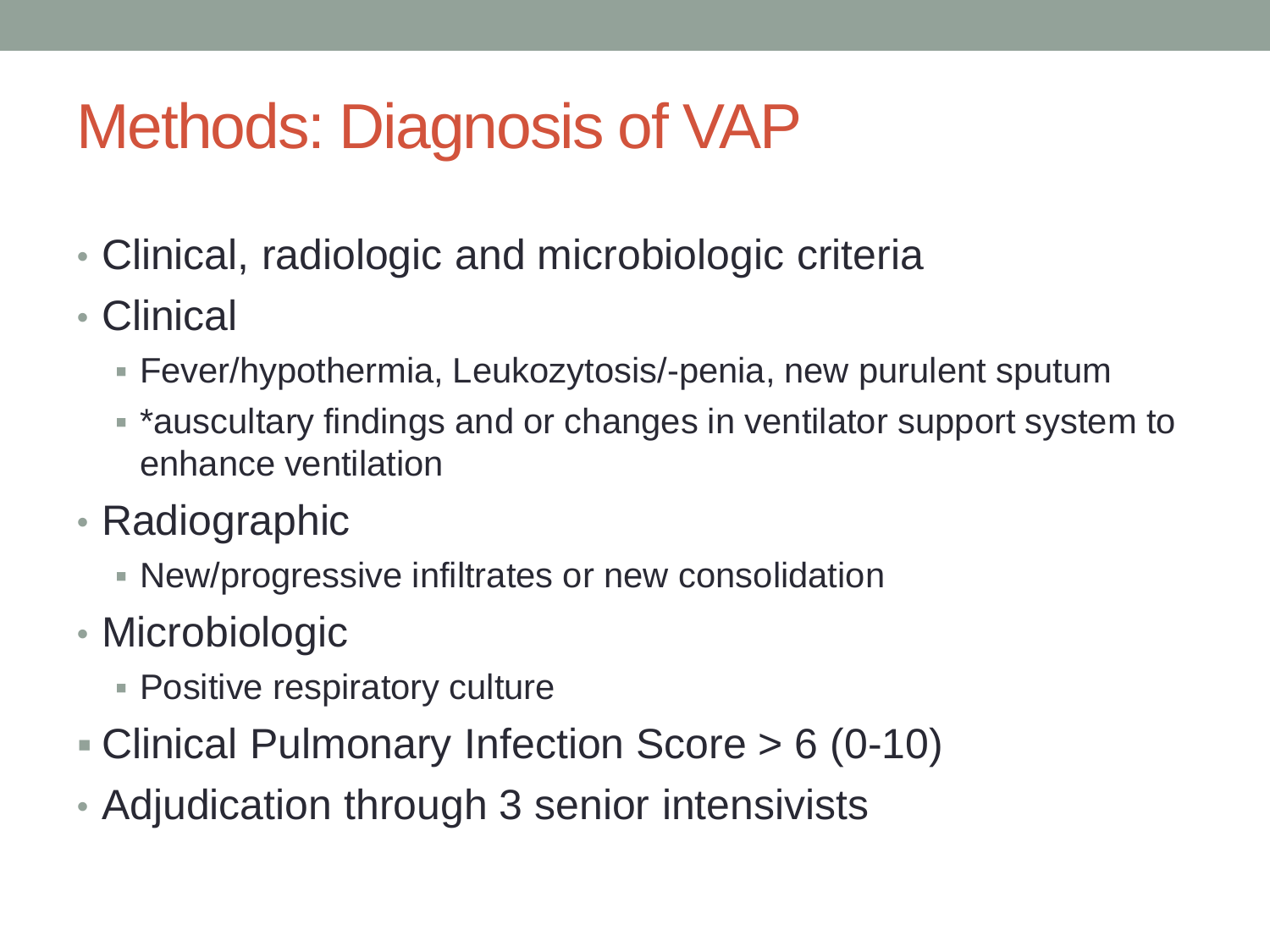### Results: Screening and **Randomization**

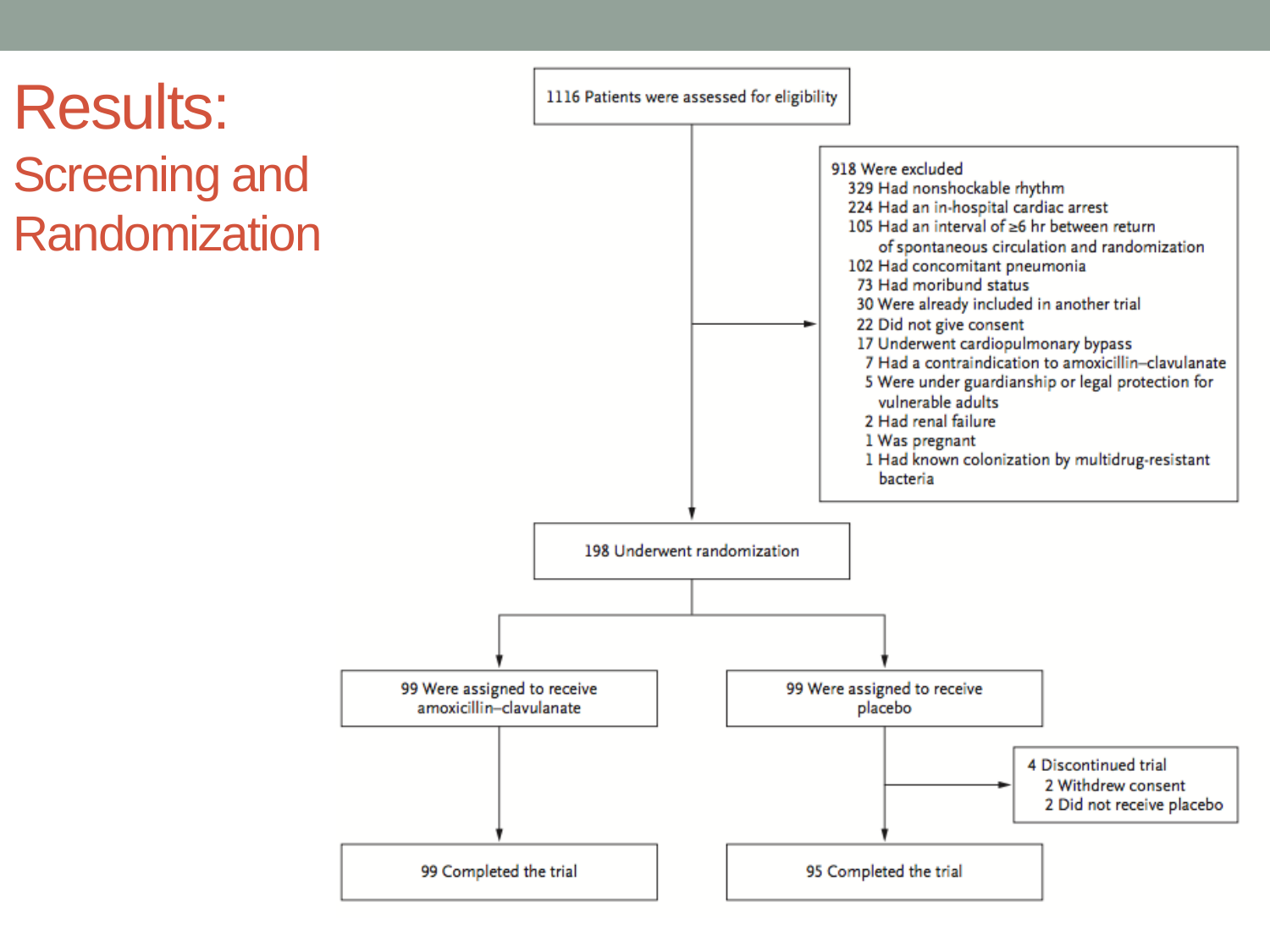### Results: **Patients Characteristics**

| Characteristic                                                                       | <b>Antibiotic Group</b><br>$(N = 99)$ | <b>Control Group</b><br>$(N = 95)$ |
|--------------------------------------------------------------------------------------|---------------------------------------|------------------------------------|
| Median age (IQR) - yr                                                                | $61(50 - 73)$                         | $60(51-72)$                        |
| Male sex - no. (%)                                                                   | 76 (77)                               | 80 (84)                            |
| Median body-mass index (IQR)+                                                        | 26 (24-29)                            | 27 (24-29)                         |
| Medical history                                                                      |                                       |                                    |
| Median score on the Charlson Comorbidity Index (IQR) ;                               | $2(1-4)$                              | 2 (1–4)                            |
| Chronic lung disease - no. (%)                                                       | 6(6)                                  | 9 (9)                              |
| Immunosuppression - no. (%)                                                          | 3(3)                                  | $\mathbf{0}$                       |
| Chronic heart disease - no. (%)                                                      | 23 (23)                               | 28 (29)                            |
| Diabetes - no. (%)                                                                   | 10(10)                                | 6(6)                               |
| Out-of-hospital cardiac arrest                                                       |                                       |                                    |
| Witnessed - no. (%)                                                                  | 94 (95)                               | 90 (95)                            |
| Median no-flow time (IQR) - mins                                                     | $2(0-5)$                              | $3(0-6)$                           |
| Median low-flow time (IQR) - min                                                     | 20 (10-28)                            | $18(12-25)$                        |
| Median time to intubation (IQR) - min                                                | 20 (12-34)                            | $22(13-33)$                        |
| Initial shockable rhythm - no. (%)                                                   |                                       |                                    |
| Ventricular fibrillation                                                             | 84 (85)                               | 74 (78)                            |
| Ventricular tachycardia without pulse                                                | 13(13)                                | 10(11)                             |
| Other                                                                                | 2(2)                                  | 11 (12)                            |
| Median no. of electric shocks (IQR)                                                  | $3(2-4)$                              | $2(1-3)$                           |
| Catecholamine support - no. (%)                                                      | 73 (74)                               | 67 (71)                            |
| Antiarrhythmic drugs - no. (%)                                                       | 39 (39)                               | 45 (47)                            |
| Suspected aspiration - no. (%)                                                       | 3 (3)                                 | 8 (8)                              |
| Median baseline temperature (IQR) - °C                                               | $35(35-36)$                           | $36(35-36)$                        |
| Median score on the Glasgow Coma Scale (IQR)                                         | $3(3-3)$                              | $3(3-3)$                           |
| Median SOFA score (IQR)                                                              | $8(7-12)$                             | $9(6-11)$                          |
| Median APACHE II score (IQR)**                                                       | 24 (22-28)                            | 24 (20-28)                         |
| Mild therapeutic hypothermia                                                         |                                       |                                    |
| Median interval between out-of-hospital cardiac arrest<br>and hypothermia (IQR) — hr | $6(4-6)$                              | $5(5-6)$                           |
| Median duration of hypothermia (IQR) - hr                                            | $30(24 - 34)$                         | 29 (23 - 33)                       |
| Median target temperature (IQR) - "C                                                 | 34 (33-35)                            | 34 (33-34)                         |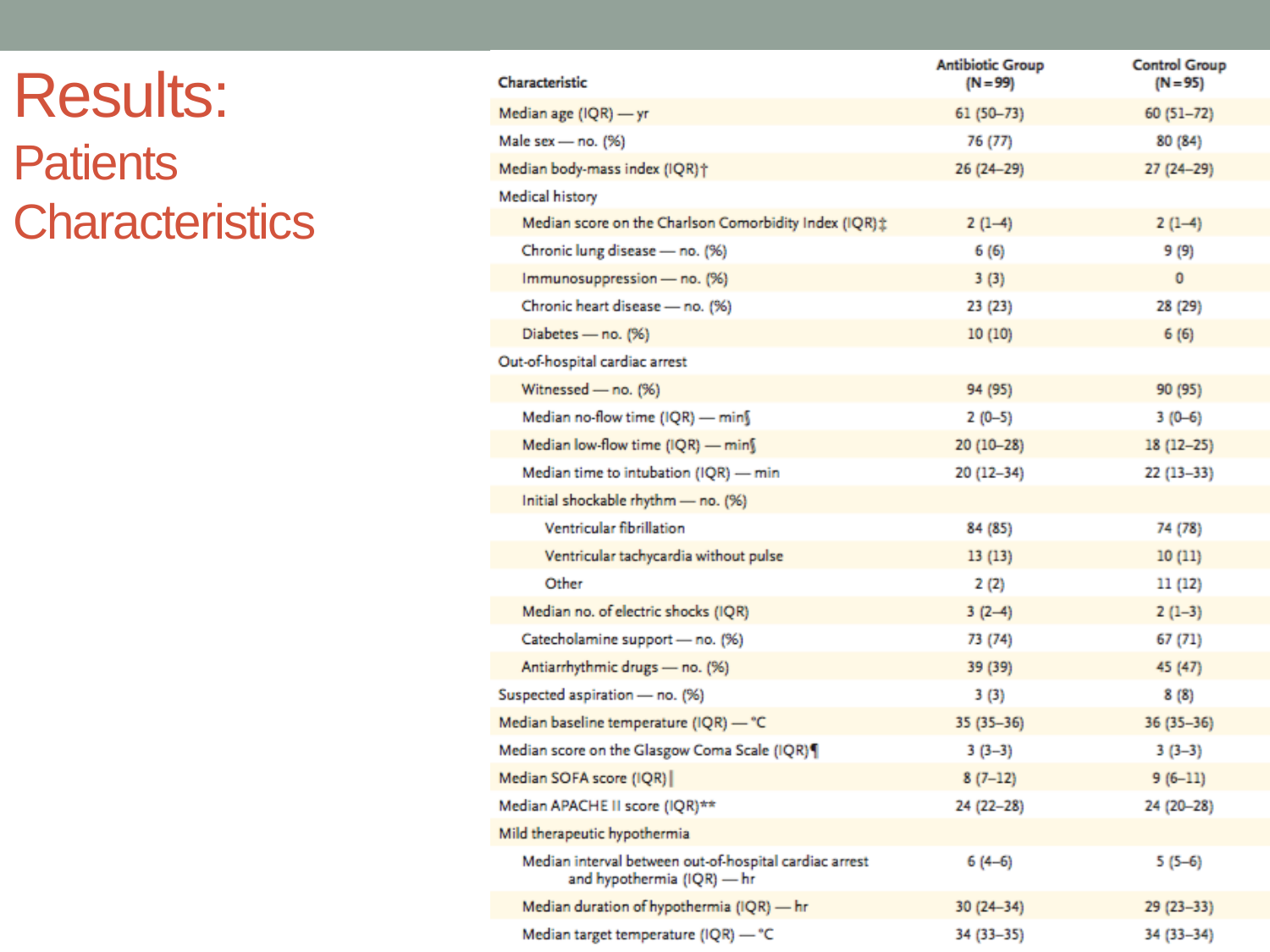## Results: VAP

- 80 reported and 60 confirmed cases of VAP
- 23 cases in the antibiotic group; 37 cases in the control group
- 51 cases of early VAP; 9 cases of late VAP



#### Figure 2. Cumulative Incidence of Ventilator-Associated Pneumonia.

Cumulative incidence curves of early ventilator-associated pneumonia (during the first 7 days of hospitalization) (Panel A) and any ventilator-associated pneumonia (Panel B) were compared with the use of the Fine-Gray approach between patients assigned to receive amoxicillin-clavulanate (1 g and 200 mg, respectively) three times a day for 2 days (antibiotic group) and those assigned to receive placebo (control group).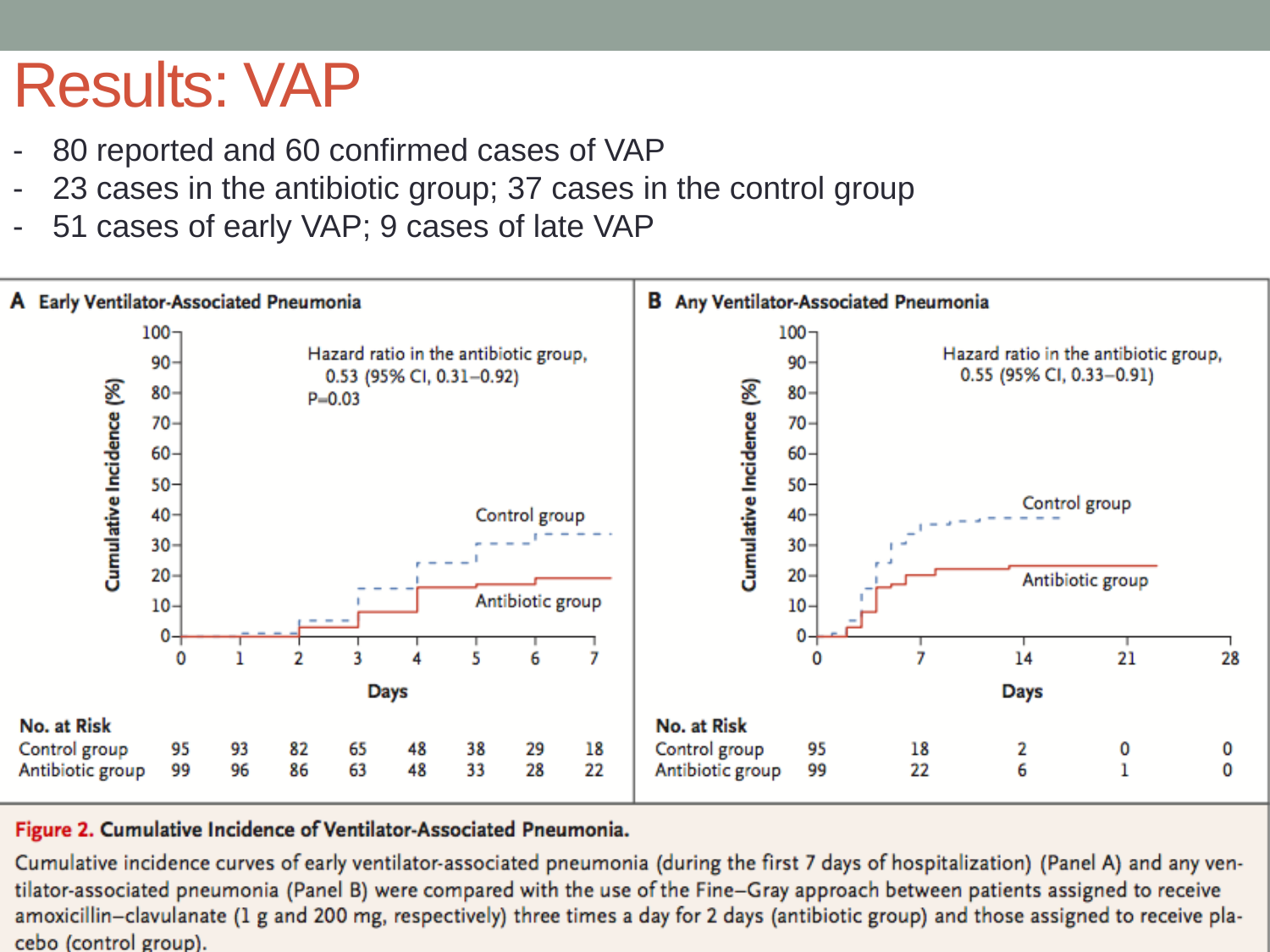## Results: VAP/Non-pulmonary infections

| Complication                           | <b>Antibiotic Group</b><br>$(N = 99)$ | <b>Control Group</b><br>$(N = 95)$ | <b>Hazard Ratio</b><br>(95% CI) | <b>P</b> Value |  |
|----------------------------------------|---------------------------------------|------------------------------------|---------------------------------|----------------|--|
|                                        | number (percent)                      |                                    |                                 |                |  |
| Ventilator-associated pneumonia†*      | 23(23)                                | 37 (39)                            | $0.55(0.33 - 0.91)$             |                |  |
| Earlyt                                 | 19 (19)                               | 32 (34)                            | $0.53(0.31 - 0.92)$             | 0.03           |  |
| Late                                   | 4(4)                                  | 5(5)                               |                                 |                |  |
| Catheter-related bloodstream infection | 1(1)                                  | 1 (1)                              |                                 |                |  |
| Urinary tract infection                | 4(4)                                  | 3(3)                               |                                 |                |  |
| Other infections                       | 0                                     | 2(2)                               |                                 |                |  |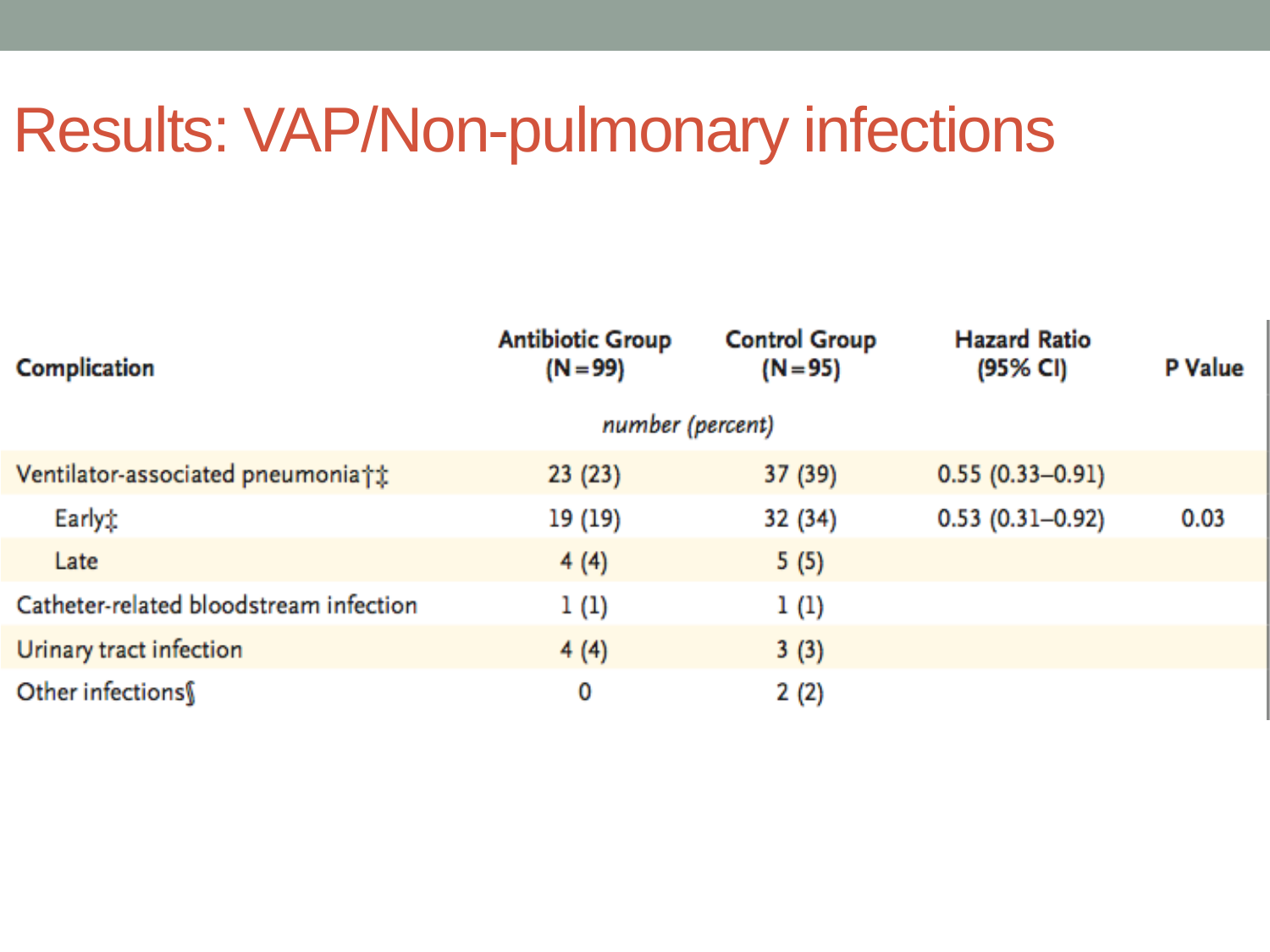## Results: **Pathogens**

| Pathogen                                       | <b>Antibiotic Group</b><br>$(N=33)$    | <b>Control Group</b><br>$(N = 59)$ | <b>Total</b><br>$(N = 92)$ |  |
|------------------------------------------------|----------------------------------------|------------------------------------|----------------------------|--|
|                                                | number of cases (percent of pathogens) |                                    |                            |  |
| Gram-negative bacilli                          |                                        |                                    |                            |  |
| Haemophilus influenzae                         | 5(15)                                  | 15 (25)                            | 20 (22)                    |  |
| Escherichia coli                               | 3(9)                                   | 7(12)                              | 10(11)                     |  |
| Citrobacter koseri                             | 2(6)                                   | 1(2)                               | 3(3)                       |  |
| Citrobacter freundii                           | 2(6)                                   | $\mathbf 0$                        | 2(2)                       |  |
| Klebsiella pneumoniae                          | 2(6)                                   | 2(3)                               | 4(4)                       |  |
| Klebsiella oxytoca                             | 0                                      | 1(2)                               | 1(1)                       |  |
| Enterobacter cloacae                           | 1(3)                                   | 2(3)                               | 3(3)                       |  |
| Enterobacter aerogenes                         | 1(3)                                   | 1(2)                               | 2(2)                       |  |
| Serratia marcescens                            | 3(9)                                   | 0                                  | 3(3)                       |  |
| Hafnia alvei                                   | 3(9)                                   | $\mathbf 0$                        | 3(3)                       |  |
| Pseudomonas aeruginosa                         | 1(3)                                   | 2(3)                               | 3(3)                       |  |
| Proteus vulgaris                               | 1(3)                                   | 1(2)                               | 2(2)                       |  |
| Proteus mirabilis                              | 0                                      | 1(2)                               | 1(1)                       |  |
| Raoultella species                             | 0                                      | 2(3)                               | 2(2)                       |  |
| Acinetobacter species                          | 0                                      | 1(2)                               | 1(1)                       |  |
| Other                                          | 1(3)                                   | 3(5)                               | 4(4)                       |  |
| Gram-positive cocci                            |                                        |                                    |                            |  |
| Staphylococcus aureus                          | 3(9)                                   | 8(14)                              | 11(12)                     |  |
| Streptococcus pneumoniae                       | 0                                      | 6(10)                              | 6(7)                       |  |
| <b>Streptococcus species</b>                   | 0                                      | 3(5)                               | 3(3)                       |  |
| Gram-negative cocci                            |                                        |                                    |                            |  |
| Neisseria species                              | 1(3)                                   | 1(2)                               | 2(2)                       |  |
| Moraxella species                              | 1(3)                                   | 0                                  | 1(1)                       |  |
| Gram-positive bacilli: corynebacterium species | $\mathbf 0$                            | 2(3)                               | 2(2)                       |  |
| Fungi: candida species                         | 3(9)                                   | 0                                  | 3(3)                       |  |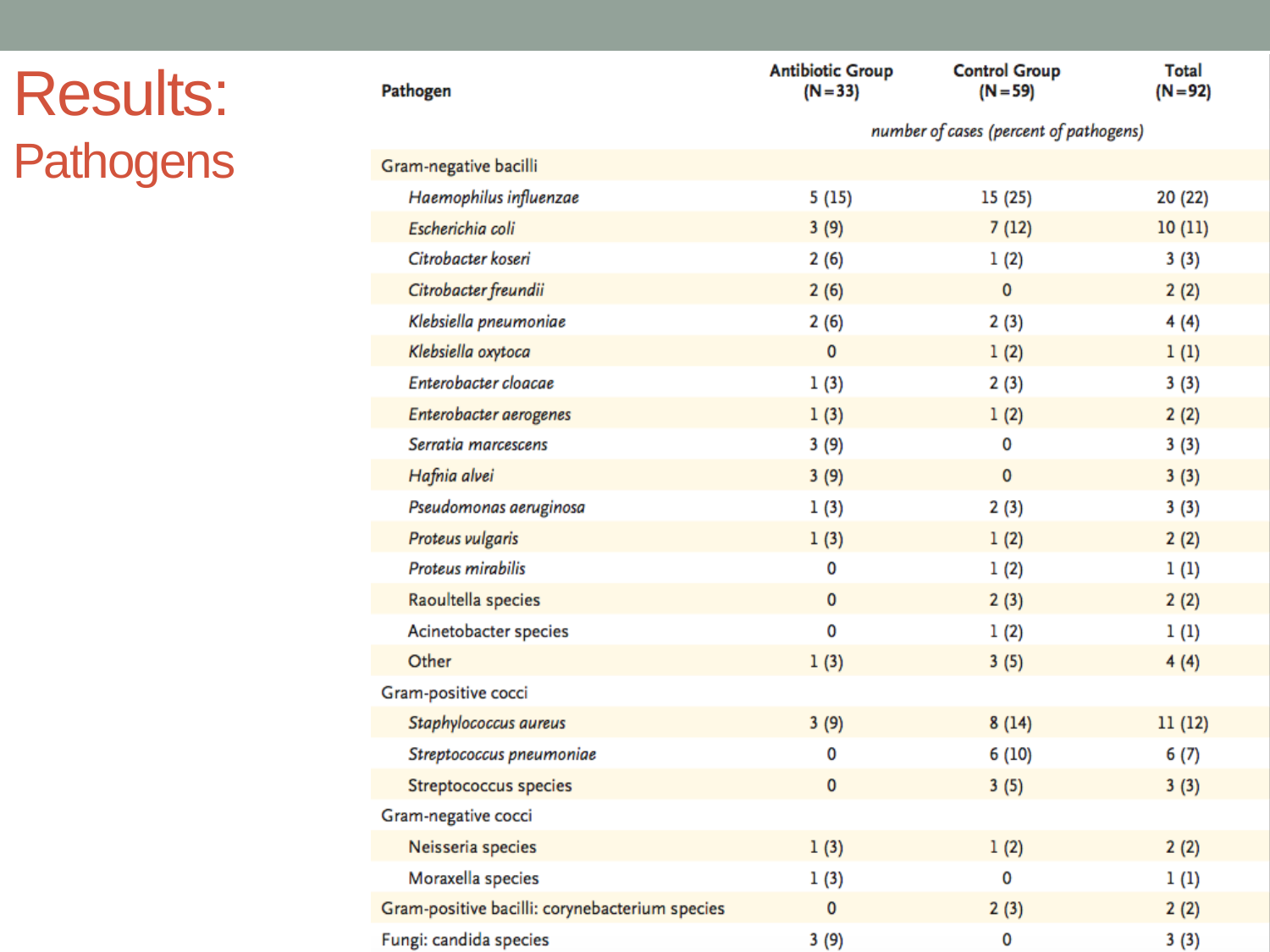### Results: other secondary outcomes

- No significant difference regarding
	- **n** median number of ventilator-free days (21 vs. 19 days)
	- median ICU length of stay, regardless of whether patients
		- were discharged (5 vs. 8 days)
		- had died (7 vs. 7 days)
	- Mortality at day 28  $(41\% \text{ vs. } 37\%)$
	- Emergence of multidrug-resistant bacteria (rectal swabbing)
- The median percentage of days with antibiotic use during the ICU stay tended to be lower in the antibiotic group than in the control group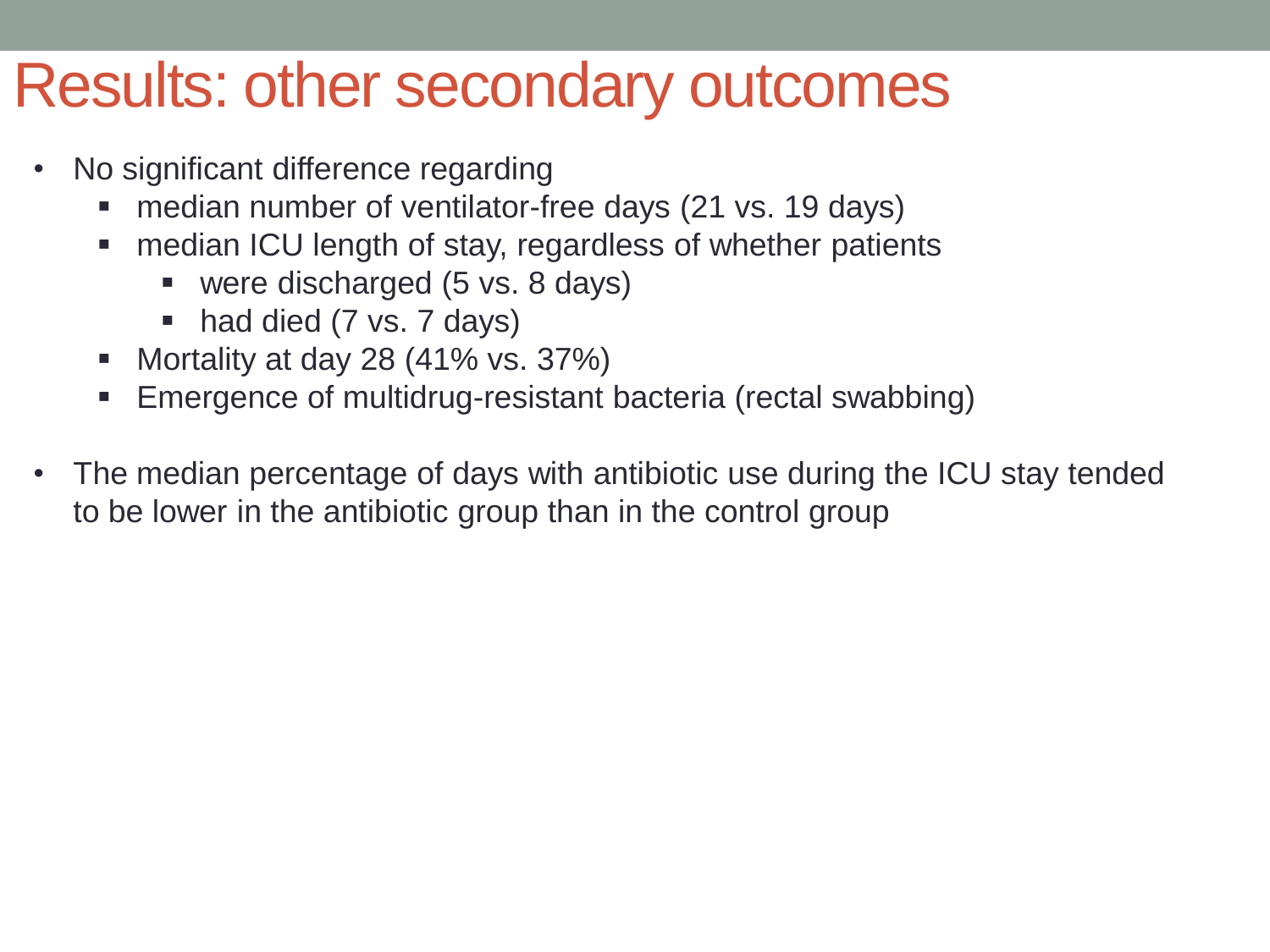# **Limitations**

- Exclusion of patients with overt aspiration
- Exclusion of patients with non-shockable rhythm
- Analysis concerning multi-resistent bacteria was only performed once on day 7